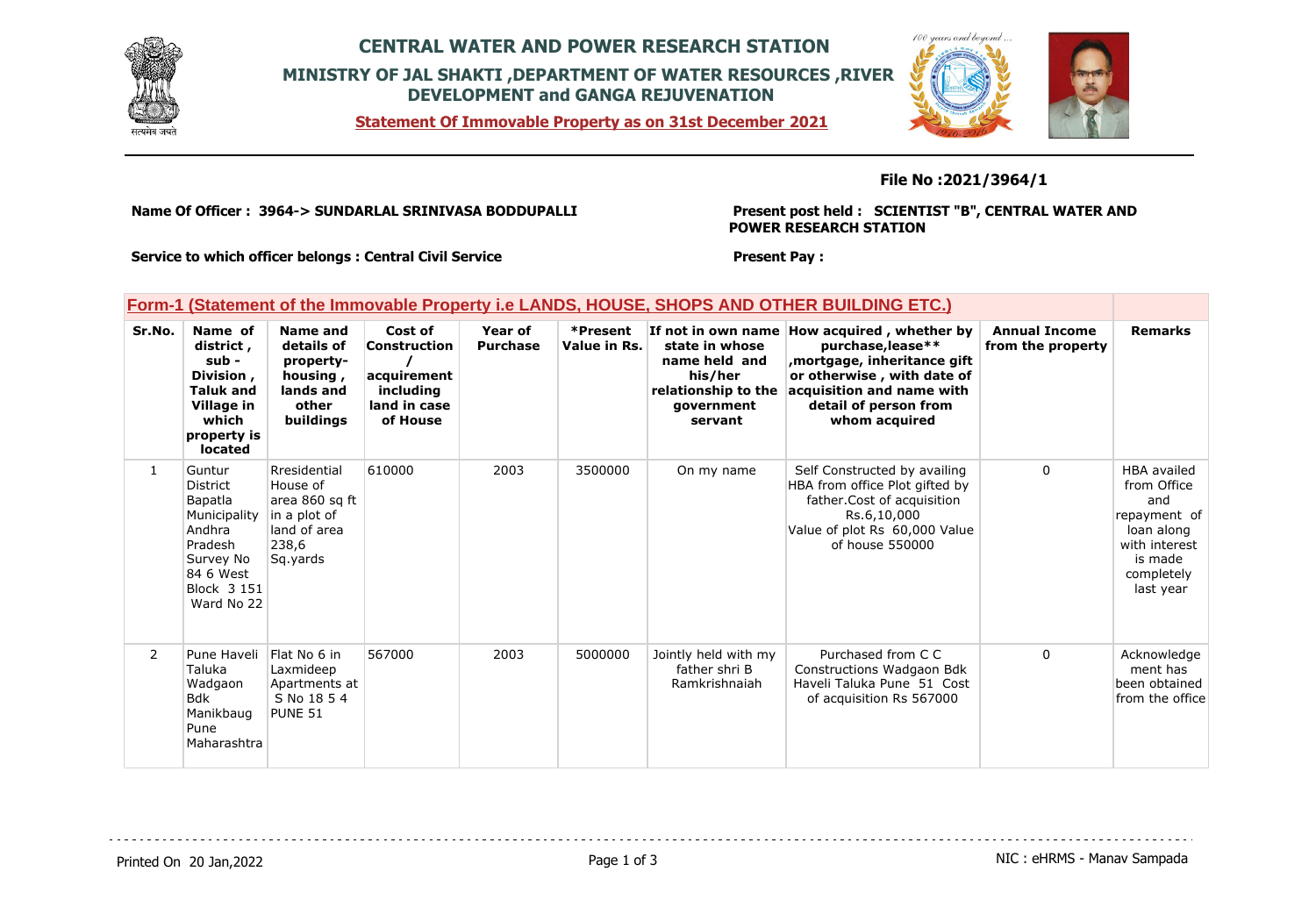

# **CENTRAL WATER AND POWER RESEARCH STATION MINISTRY OF JAL SHAKTI ,DEPARTMENT OF WATER RESOURCES ,RIVER DEVELOPMENT and GANGA REJUVENATION**



**Statement Of Immovable Property as on 31st December 2021**

| Form-1 (Statement of the Immovable Property i.e LANDS, HOUSE, SHOPS AND OTHER BUILDING ETC.) |                                                                                                                                                                     |                                                                                                                    |                                                                                        |                            |                          |                                                                                            |                                                                                                                                                                                                                                                                                                                                                         |                                           |                                                             |
|----------------------------------------------------------------------------------------------|---------------------------------------------------------------------------------------------------------------------------------------------------------------------|--------------------------------------------------------------------------------------------------------------------|----------------------------------------------------------------------------------------|----------------------------|--------------------------|--------------------------------------------------------------------------------------------|---------------------------------------------------------------------------------------------------------------------------------------------------------------------------------------------------------------------------------------------------------------------------------------------------------------------------------------------------------|-------------------------------------------|-------------------------------------------------------------|
| Sr.No.                                                                                       | Name of<br>district,<br>sub -<br>Division,<br><b>Taluk and</b><br>Village in<br>which<br>property is<br>located                                                     | Name and<br>details of<br>property-<br>housing,<br>lands and<br>other<br>buildings                                 | Cost of<br><b>Construction</b><br>acquirement<br>including<br>land in case<br>of House | Year of<br><b>Purchase</b> | *Present<br>Value in Rs. | state in whose<br>name held and<br>his/her<br>relationship to the<br>government<br>servant | If not in own name How acquired, whether by<br>purchase, lease**<br>mortgage, inheritance gift,<br>or otherwise, with date of<br>acquisition and name with<br>detail of person from<br>whom acquired                                                                                                                                                    | <b>Annual Income</b><br>from the property | <b>Remarks</b>                                              |
| 3                                                                                            | m Village<br>Under<br>Rajanagara<br>m Gram<br>Panchayat<br>Mandal Plot<br>No 124<br>under S.No<br>32 2A 32 2<br><b>B</b> East<br>godavari<br>Dist Andhra<br>Pradesh | Venkatapura A plot of land<br>admeasuring<br>174 Sq yards<br>on my name<br>Out of total<br>area 261.66<br>Sg.Yards | 1243000                                                                                | 2016                       | 1250000                  | Jointly held with my<br>Padmaja                                                            | Purchased from Shri Bolli<br>Sister in law Smt B N   Govindu GPA 1 34 Main Road<br>Namavaram P O<br>Rajanagaram Mandal East<br>Godavari Dist A PP in which I<br>incurred 12.43 lakhs from<br>GPF Cost includes plot cost,<br>Registration, Stamp duty,<br>Access road, drainage<br>arrangements, fencing and<br>other developmental charges<br>of land. | $\Omega$                                  | Acknowledge<br>ment has<br>been obtained<br>from the office |



**Name Of Officer:** 3964-> SUNDARLAL SRINIVASA BODDUPALLI

**Designation:** SCIENTIST "B"

**Date of Submission:** 20 Jan 2022

Note:

1) \*In case it is not possible to assess the value accurately, the approximate value in relation to present condition may be indicated.